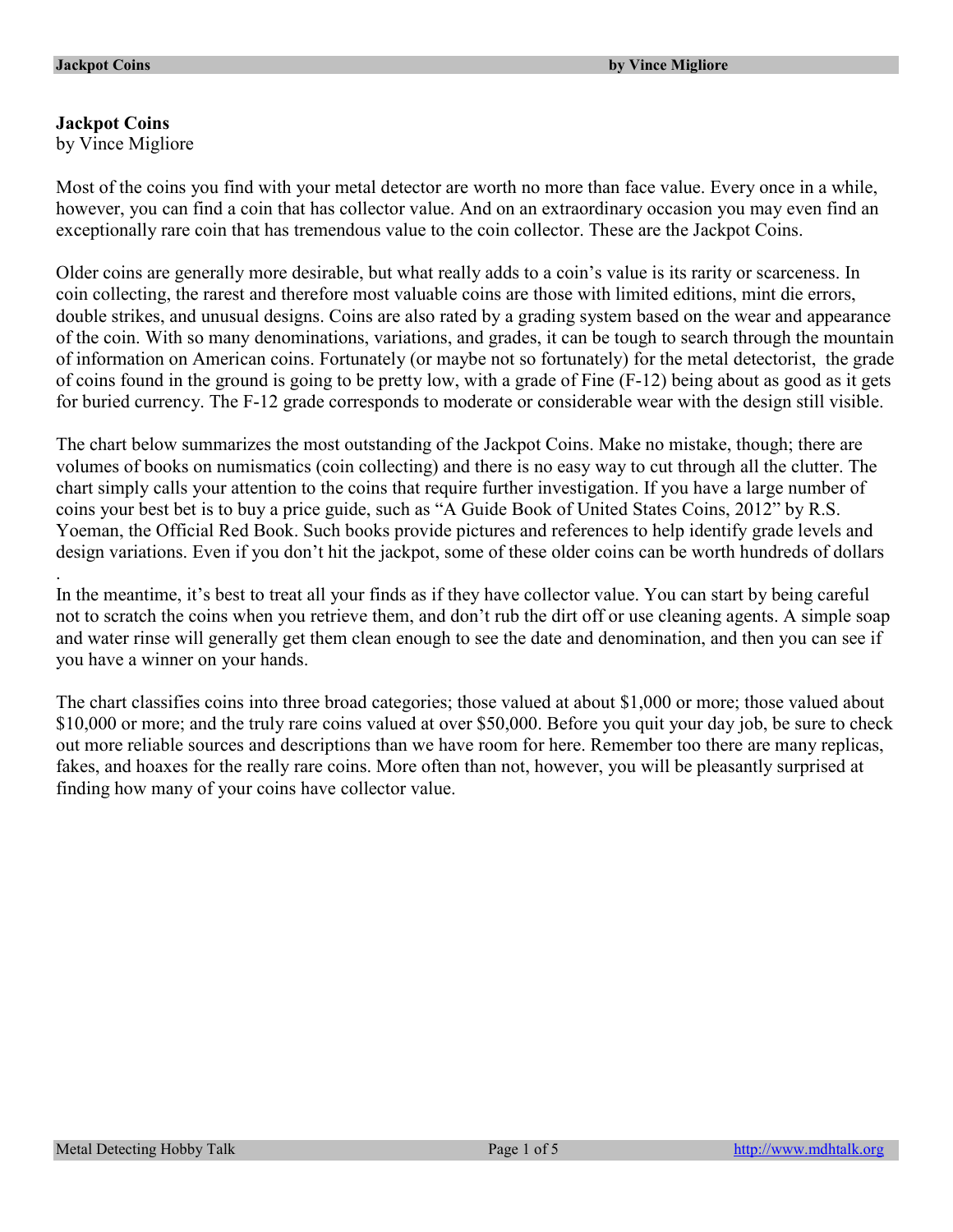## **Coin Values for Metal Detectorists USING Fine F-12 - Features are worn but visible.**

Vince Migliore, Jan. 2012

| <b>COIN</b>                    | <b>DATE</b>   | <u> Over ~ \$1,000</u>                                    | $Over ~ $10,000$                                             | Over ~ 550,000                   |
|--------------------------------|---------------|-----------------------------------------------------------|--------------------------------------------------------------|----------------------------------|
| <b>COLONIAL &amp; CONTRACT</b> |               |                                                           |                                                              |                                  |
| - Pre-1800 coins               | Pre-1800      | Most                                                      | Many                                                         | Few                              |
|                                |               |                                                           |                                                              |                                  |
| <b>HALF CENT</b>               |               |                                                           |                                                              |                                  |
| - Liberty Cap                  | 1793 - 1797   | All                                                       | 1796                                                         | 1797 gripped edge                |
| - Draped Bust                  | 1800 - 1808   | 1802 2 over 0 DD 2nd reverse;<br>1805 small 5, stems      | $\mathbf{r}$                                                 | 1802 2 over 0 DD reverse of 1800 |
| - Classic Head                 | 1809 - 1836   | $1811 - $800$                                             | $\blacksquare$                                               | $\blacksquare$                   |
| - Braided Hair                 | 1840 - 1857   | $\sim$                                                    | $\blacksquare$                                               | $\blacksquare$                   |
|                                |               |                                                           |                                                              |                                  |
| <b>LARGE CENT</b>              |               |                                                           |                                                              |                                  |
| - Flowing Hair                 | 1793          | 1793 Wreath reverse                                       | 1793 chain reverse                                           | 1793 strawberry leaf             |
| - Liberty Cap                  | $1793 - 1796$ | 1794 w '93 head; 1796                                     | 1793; 1794 starred reverse; 1795<br>Jefferson hd, plain edge | $\blacksquare$                   |
| - Draped Bust                  | $1796 - 1807$ | 1796 LIHERTY error; 1804;<br>1807 sm date, 7/6 DD blunt 1 | 1796 stemless; 1799 & DD;<br>1803 lg. date, sm. fraction     | $\sim$                           |
| - Classic Head                 | 1808 - 1814   | $\sim$                                                    | $\blacksquare$                                               | $\blacksquare$                   |
| - Liberty Head                 | 1816 - 1857   | 1839 9/6 DD plain cords                                   | $\blacksquare$                                               | $\blacksquare$                   |
|                                |               |                                                           |                                                              |                                  |
| <b>SMALL CENT (PENNY)</b>      |               |                                                           |                                                              |                                  |
| - Flying Eagle                 | 1856 - 1858   | 1856                                                      | $\blacksquare$                                               | $\blacksquare$                   |
| - Indian Head                  | 1859 - 1909   | 1877; 1888 8/7 DD                                         | $\sim$                                                       | $\blacksquare$                   |
| - Lincoln Wheat                | $1909 - 1958$ | 1809-S VDB; 1922 no D;<br>1955 DD date                    | $\sim$                                                       | $\sim$                           |
| - Lincoln Memorial             | 1959 - 2008   |                                                           | $\overline{\phantom{a}}$                                     |                                  |
|                                |               |                                                           |                                                              |                                  |
| 2-CENT                         |               |                                                           |                                                              |                                  |
| - Two Cent                     | 1864 - 1873   | 1873 open 3 restrike DD                                   | $\blacksquare$                                               | $\overline{\phantom{a}}$         |
|                                |               |                                                           |                                                              |                                  |

Metal Detecting Hobby Talk Page 2 of 5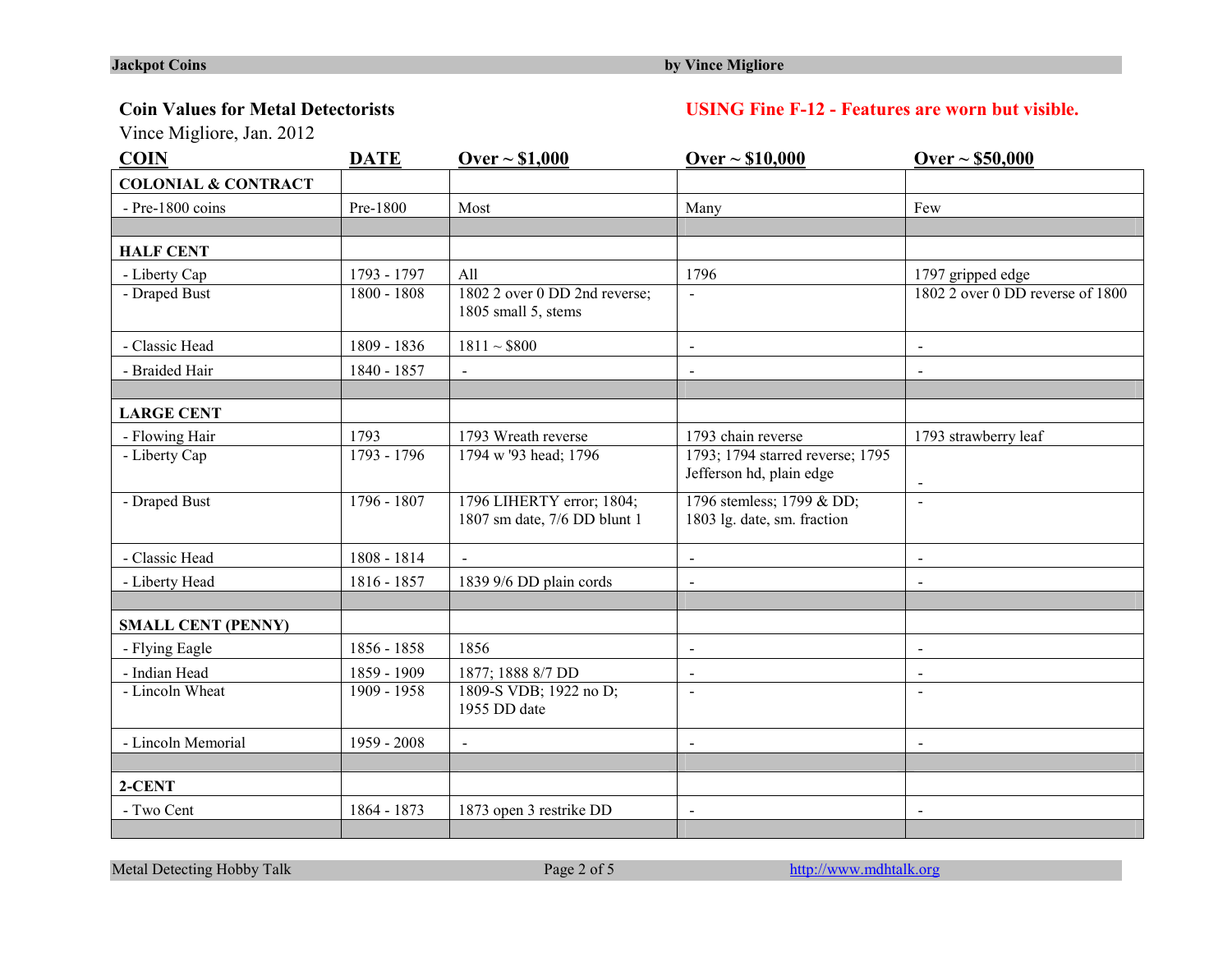|                         |             | Over $\sim$ \$1,000                                    | Over $\sim $10,000$      | Over $\sim$ \$50,000     |
|-------------------------|-------------|--------------------------------------------------------|--------------------------|--------------------------|
|                         |             |                                                        |                          |                          |
| 3-CENT                  |             |                                                        |                          |                          |
| - Silver 3-cent         | 1851 - 1873 | $\blacksquare$                                         | $\blacksquare$           | $\blacksquare$           |
| - Nickel 3-cent         | 1865 - 1889 | $\sim$                                                 | $\overline{\phantom{a}}$ | $\overline{\phantom{a}}$ |
|                         |             |                                                        |                          |                          |
| 5-CENT                  |             |                                                        |                          |                          |
| - Shield Nickel         | 1866 - 1883 | $\blacksquare$                                         | $\blacksquare$           | $\blacksquare$           |
| - Liberty Head          | 1883 - 1913 | $1885 \sim $800$                                       | $\blacksquare$           | $\blacksquare$           |
| - Buffalo Nickel        | 1913 - 1938 | 1916 DD date; 1918-D 8/7 DD;<br>1936-D & 37-D 3-legged | $\overline{\phantom{a}}$ | $\blacksquare$           |
| - Jefferson Nickel      | 1938 - date | $\sim$                                                 | $\blacksquare$           | $\blacksquare$           |
|                         |             |                                                        |                          |                          |
| <b>HALF-DIME</b>        |             |                                                        |                          |                          |
| - Flowing Hair          | 1794 - 1795 | 1794, 1795                                             | $\blacksquare$           | $\blacksquare$           |
| - Draped Bust           | 1796 - 1805 | All                                                    | $\blacksquare$           | $\blacksquare$           |
| - Capped Bust           | 1829 - 1837 | $\blacksquare$                                         | $\blacksquare$           | $\overline{\phantom{a}}$ |
| - Liberty Seated        | 1837 - 1873 | $\blacksquare$                                         | $\blacksquare$           | $\blacksquare$           |
|                         |             |                                                        |                          |                          |
| <b>DIME</b>             |             |                                                        |                          |                          |
| - Draped Bust           | 1796 - 1807 | All                                                    |                          |                          |
| - Capped Bust           | 1809 - 1837 | 1822; 1824 4/2 DD pointed 1                            | 1829 curl base 2         | $\blacksquare$           |
| - Liberty Seated        | 1837 - 1891 | 1871-CC to 74-CC (Carson City)                         | $\blacksquare$           | $\blacksquare$           |
| - Barber / Liberty Head | 1892 - 1916 | $\sim$                                                 | $\blacksquare$           | $\blacksquare$           |
| - Mercury Dime          | 1916 - 1945 | 1916-D                                                 | $\blacksquare$           | $\blacksquare$           |
| - Roosevelt Dime        | 1946 - date | $\blacksquare$                                         | $\blacksquare$           | $\blacksquare$           |
|                         |             |                                                        |                          |                          |
| 20-CENT                 |             |                                                        |                          |                          |
| - Liberty Seated        | 1875 - 1878 | $\blacksquare$                                         | $\blacksquare$           | $\overline{\phantom{a}}$ |
|                         |             |                                                        |                          |                          |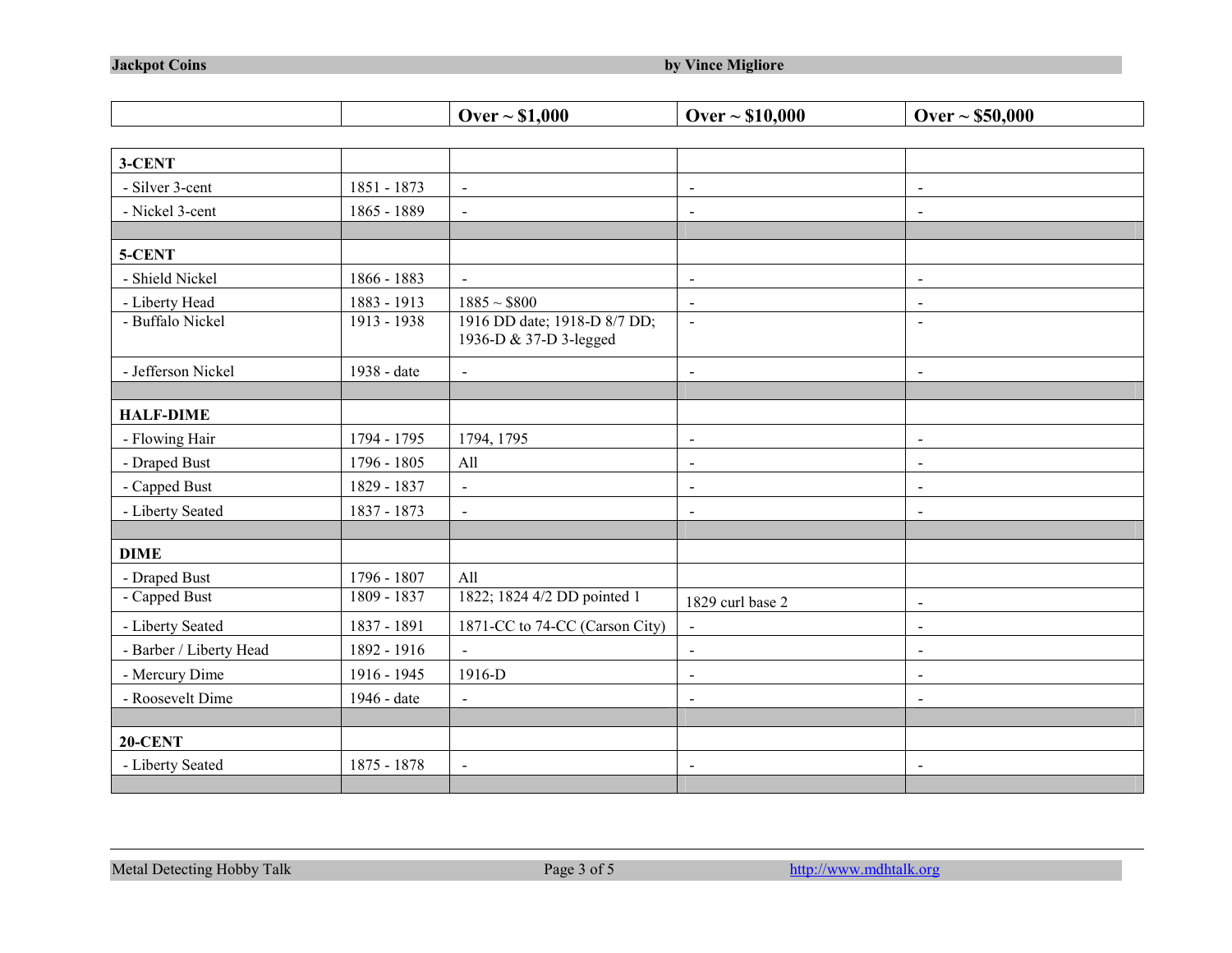|                            |               | Over $\sim$ \$1,000                                                                           | Over $\sim$ \$10,000    | Over $\sim$ \$50,000            |
|----------------------------|---------------|-----------------------------------------------------------------------------------------------|-------------------------|---------------------------------|
|                            |               |                                                                                               |                         |                                 |
| <b>25-CENT</b>             |               |                                                                                               |                         |                                 |
| - Draped Bust              | 1796-1807     | 1804, 05, 06                                                                                  | 1796                    |                                 |
| - Capped Bust              | 1815 - 1838   | 1822 25 over 50-cent DD; 1824<br>4/2 DD date                                                  |                         | 1823 3/2 DD                     |
| - Liberty Seated           | 1838 - 1891   | 1849-O; 1854-O huge O; 1860-S;<br>1871-CC & 72-CC; 1872-S                                     | 1870-CC; 1873-CC;       | $\blacksquare$                  |
| - Barber / Liberty Head    | 1892 - 1916   | 1896-S; 1913-S                                                                                | 1901-S                  | $\bar{\phantom{a}}$             |
| - Standing Liberty         | 1916 - 1930   | 1916; 1918 8/7 DD                                                                             |                         |                                 |
| - Washington Quarter       | 1932 - date   |                                                                                               | $\blacksquare$          | $\overline{\phantom{a}}$        |
| <b>HALF DOLLAR</b>         |               |                                                                                               |                         |                                 |
| - Flowing Hair             | 1794 - 1795   | All                                                                                           | 1794                    |                                 |
| - Draped Bust              | $1796 - 1807$ | 1801 & 1802, 1806 E/A in<br>States;                                                           |                         | 1796, 1797, 1806 nob 6 no stem; |
| - Capped Bust, Let. Edge   | 1807 - 1836   | 1812 2/1 DD lg 8; 1812 single<br>leaf; 1815 5/2 DD; 1830 lg letters                           |                         | 1817 7/4 DD                     |
| - Capped Bust, Reeded      | 1836 - 1839   | 1836                                                                                          | 1839 small letters rev. |                                 |
| - Liberty Seated           | 1839 - 1891   | 1842 sm let & date; 1844-O DD<br>date; 1847 7/6 DD; 1870-CC;<br>1873 open 3; 1874-CC; 1878-CC | 1878-S                  | $1853 - 0$                      |
| - Barber / Liberty Head    | 1892 - 1915   | 1820-O micro O;                                                                               | $\overline{a}$          | $\bar{\phantom{a}}$             |
| - Walking Liberty          | 1916 - 1947   | $\overline{\phantom{a}}$                                                                      | $\blacksquare$          | $\blacksquare$                  |
| - Franklin Half Dollar     | 1948 - 1963   | $\blacksquare$                                                                                | $\blacksquare$          | $\blacksquare$                  |
| - Kennedy Half Dollar      | 1964 - date   | $\overline{a}$                                                                                | $\blacksquare$          | $\overline{\phantom{a}}$        |
| <b>DOLLAR COINS</b>        |               |                                                                                               |                         |                                 |
| - Flowing Hair             | 1794-1795     | 1795                                                                                          | $\blacksquare$          | 1794                            |
| - Draped Bust              | 1795 - 1804   | All                                                                                           | $\bar{\phantom{a}}$     |                                 |
| - 1804 Dollar (rarest)     | 1804          |                                                                                               | $\blacksquare$          | All (extremely rare)            |
| Metal Detecting Hobby Talk |               | Page 4 of 5                                                                                   |                         | http://www.mdhtalk.org          |